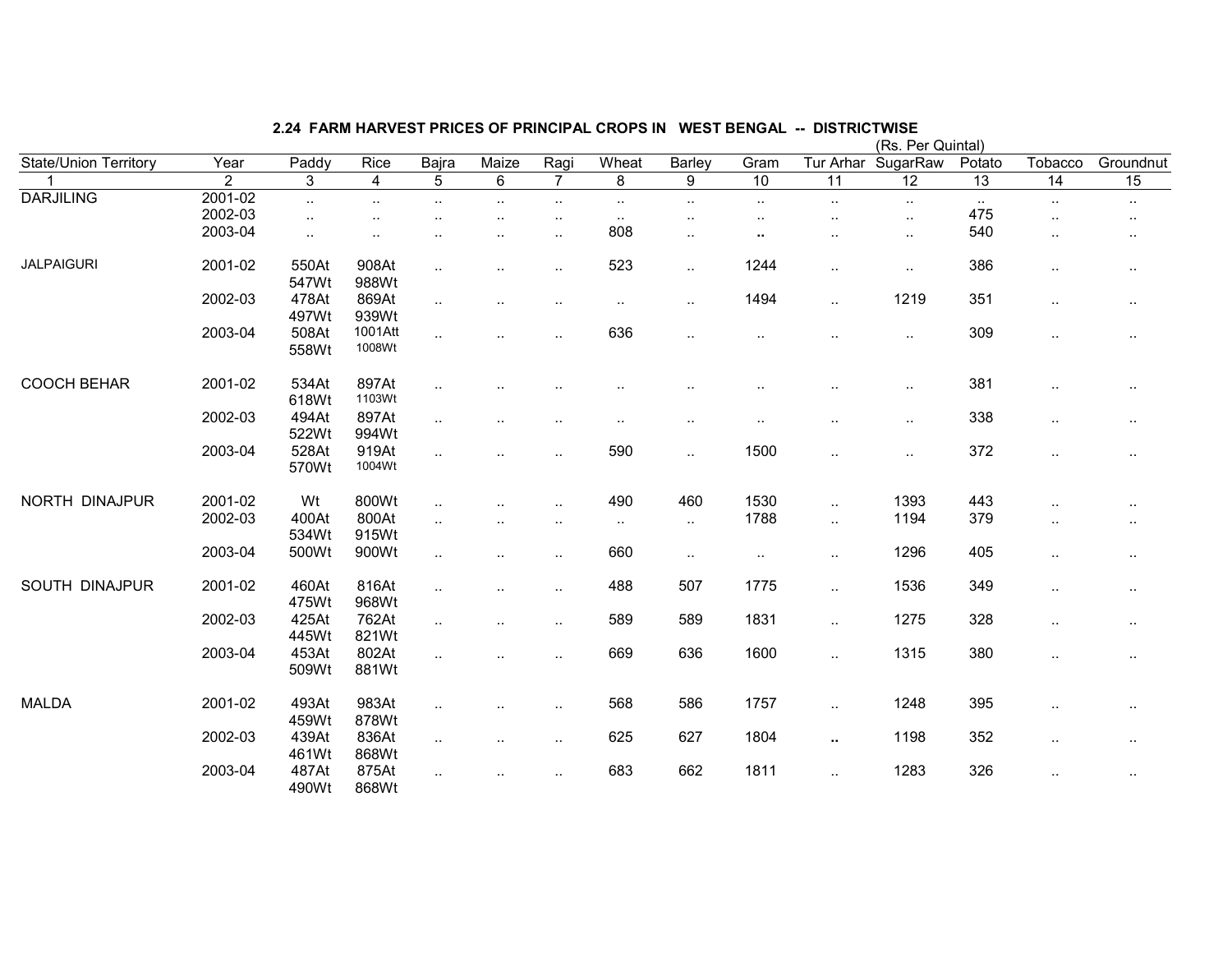|                              |                |       |                |                      |                      |                      |           |                        |                      |           | (Rs. Per Quintal     |                 |                      |           |
|------------------------------|----------------|-------|----------------|----------------------|----------------------|----------------------|-----------|------------------------|----------------------|-----------|----------------------|-----------------|----------------------|-----------|
| <b>State/Union Territory</b> | Year           | Paddy | Rice           | Bajra                | Maize                | Ragi                 | Wheat     | Barley                 | Gram                 | Tur Arhar | SugarRaw             | Potato          | Tobacco              | Groundnut |
|                              | $\overline{2}$ | 3     | $\overline{4}$ | 5                    | 6                    | $\overline{7}$       | 8         | 9                      | 10                   | 11        | $\overline{12}$      | $\overline{13}$ | 14                   | 15        |
| <b>MURSHIDABAD</b>           | 2001-02        | 465At | 882At          | $\ldots$             | $\ddot{\phantom{1}}$ | $\ddotsc$            | 561       | 538                    | $\sim$               | $\sim$    | 1280                 | 395             | $\sim$               | $\cdot$ . |
|                              |                | 453Wt | 942Wt          |                      |                      |                      |           |                        |                      |           |                      |                 |                      |           |
|                              | 2002-03        | 461At | 887At          | $\ddotsc$            | $\ddotsc$            | $\ddotsc$            | 621       | 621                    | 1778                 | $\ddotsc$ | 1236                 | 302             | $\sim$               | $\cdot$ . |
|                              |                | 431Wt | 809Wt          |                      |                      |                      |           |                        |                      |           |                      |                 |                      |           |
|                              | 2003-04        | 507At | 916At          | $\ddotsc$            | $\ddot{\phantom{a}}$ | $\ddotsc$            | 694       | 672                    | 1864                 | $\ddotsc$ | 1310                 | 350             | $\cdot$ .            | $\cdot$ . |
|                              |                | 497Wt | 896Wt          |                      |                      |                      |           |                        |                      |           |                      |                 |                      |           |
| <b>NADIA</b>                 | 2001-02        | 520At | 999At          | $\ddot{\phantom{a}}$ |                      | $\ddotsc$            | 582       | $\ddotsc$              | 1418                 | $\ddotsc$ | 1243                 | 333             | $\ddot{\phantom{a}}$ |           |
|                              |                | 663Wt | 1095Wt         |                      |                      |                      |           |                        |                      |           |                      |                 |                      |           |
|                              | 2002-03        | 460At | 828At          | $\ddotsc$            |                      | $\ddot{\phantom{a}}$ | 649       | 585                    | 1654                 | $\ddotsc$ | 1245                 | 302             | $\cdot$ .            | $\cdot$ . |
|                              |                | 543Wt | 945Wt          |                      |                      |                      |           |                        |                      |           |                      |                 |                      |           |
|                              | 2003-04        | 476At | 903At          | $\ddotsc$            | $\ddot{\phantom{a}}$ | $\ddotsc$            | 658       | 479                    | 1657                 | $\sim$    | 1202                 | 346             | $\cdot$ .            | $\cdot$ . |
|                              |                | 537Wt | 998Wt          |                      |                      |                      |           |                        |                      |           |                      |                 |                      |           |
| NORTH 24<br><b>PARGANAS</b>  | 2001-02        | 516At | 902At          | $\ddotsc$            |                      |                      | 669       | $\ddot{\phantom{1}}$ . | 1555                 | $\sim$    | $\cdot$ .            | 336             |                      |           |
|                              |                |       |                |                      |                      |                      |           |                        |                      |           |                      |                 |                      |           |
|                              |                | 417Wt | 811Wt          |                      |                      |                      |           |                        |                      |           |                      |                 |                      |           |
|                              | 2002-03        | 478At | 851At          | $\ddotsc$            | $\ddotsc$            | $\cdot$ .            | 600       | $\sim$                 | $\ddotsc$            | $\ddotsc$ | 1200                 | 296             |                      | $\ddotsc$ |
|                              |                | 431Wt | 802Wt          |                      |                      |                      |           |                        |                      |           |                      |                 |                      |           |
|                              | 2003-04        | 517At | 825At          | $\ddotsc$            |                      |                      | 644       | $\ddotsc$              | 1242                 | ٠.        | $\ddot{\phantom{a}}$ | 380             |                      |           |
|                              |                | 451Wt | 793Wt          |                      |                      |                      |           |                        |                      |           |                      |                 |                      |           |
| SOUTH 24<br><b>PARGANAS</b>  | 2001-02        | 435At | 808At          |                      |                      |                      | 776       | $\ddotsc$              |                      |           | $\ddot{\phantom{a}}$ | 401             |                      |           |
|                              |                | 524Wt | 863Wt          |                      |                      |                      |           |                        |                      |           |                      |                 |                      |           |
|                              | 2002-03        | 456Wt | 857Wt          | $\ddotsc$            |                      |                      | $\cdot$ . |                        |                      |           |                      | 300             | ٠.                   |           |
|                              | 2003-04        | 501Wt | 911Wt          |                      | ٠.                   |                      | 775       |                        | $\bullet$            |           |                      | 365             |                      | $\cdot$   |
|                              |                |       |                | $\ddotsc$            |                      | $\cdot$ .            |           | $\cdot$ .              |                      | $\sim$    | $\cdot$ .            |                 | $\cdot$ .            | $\cdot$ . |
| <b>HOWRAH</b>                | 2001-02        | 486At | 865At          | $\cdot$ .            | $\ddotsc$            | $\cdot$ .            | 800       | $\ddot{\phantom{a}}$ . | $\ddot{\phantom{a}}$ | $\sim$    | $\cdot$ .            | 363             | $\cdot$ .            | $\cdot$ . |
|                              |                | 403Wt | 804Wt          |                      |                      |                      |           |                        |                      |           |                      |                 |                      |           |
|                              | 2002-03        | 436At | 798At          |                      | $\ddot{\phantom{a}}$ | $\ddotsc$            | 789       | $\ddot{\phantom{a}}$ . | $\ldots$             | $\sim$    | 1095                 | 295             | $\cdot$ .            |           |
|                              |                | 455Wt | 847Wt          |                      |                      |                      |           |                        |                      |           |                      |                 |                      |           |
|                              | 2003-04        | 450Wt | 862Wt          | $\sim$               | $\sim$               | $\cdot$ .            | 639       | $\cdot$ .              | $\sim$               | $\sim$    | 1340                 | 305             | $\sim$               |           |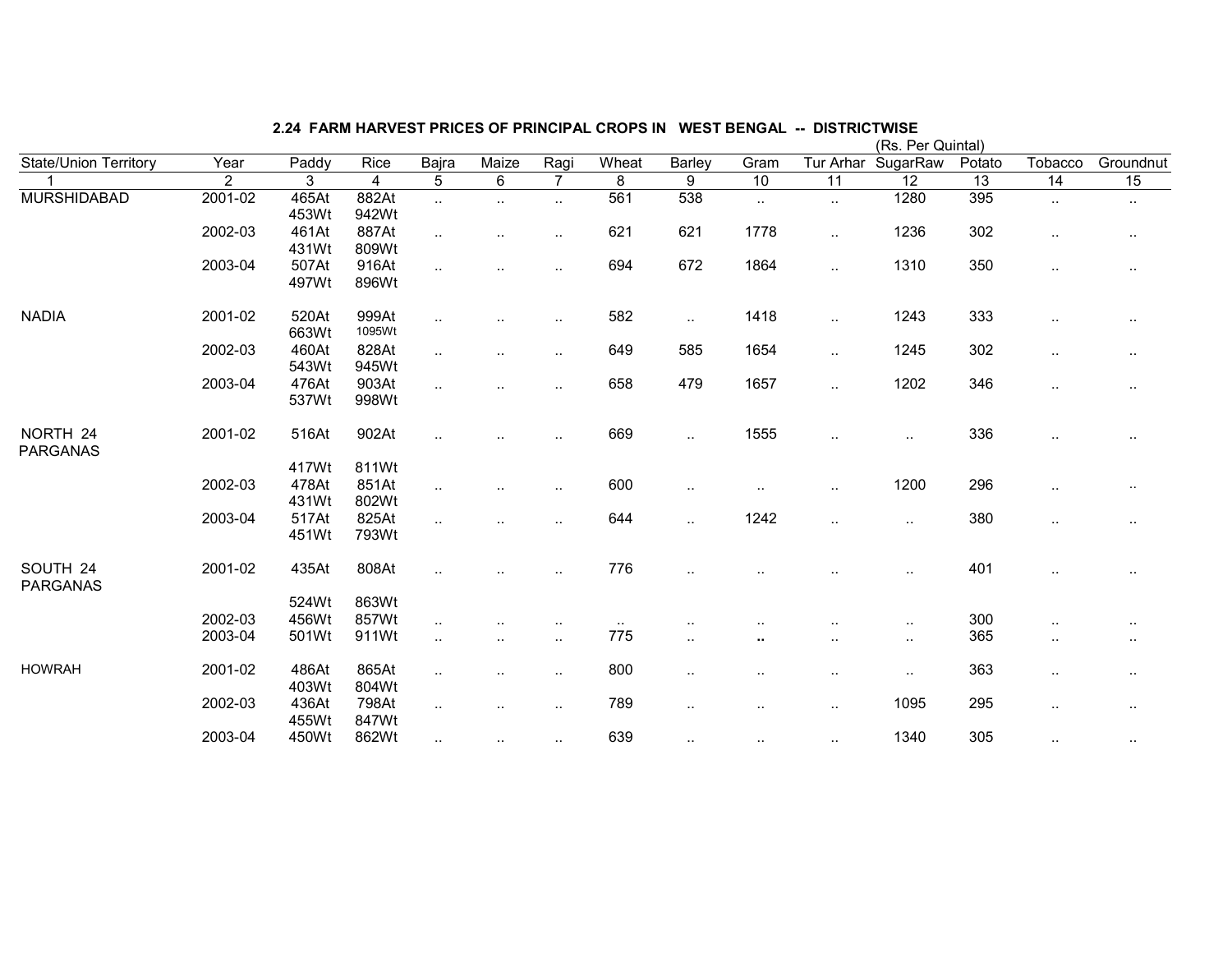|                              |                |                |                |                |                      |                |                |           |                      |                 | (Rs. Per Quintal) |                 |                      |           |
|------------------------------|----------------|----------------|----------------|----------------|----------------------|----------------|----------------|-----------|----------------------|-----------------|-------------------|-----------------|----------------------|-----------|
| <b>State/Union Territory</b> | Year           | Paddy          | Rice           | Bajra          | Maize                | Ragi           | Wheat          | Barley    | Gram                 | Tur Arhar       | SugarRaw          | Potato          | Tobacco              | Groundnut |
| $\mathbf 1$                  | $\overline{2}$ | $\overline{3}$ | $\overline{4}$ | $\overline{5}$ | 6                    | $\overline{7}$ | $\overline{8}$ | 9         | $\overline{10}$      | $\overline{11}$ | $\overline{12}$   | $\overline{13}$ | $\overline{14}$      | 15        |
| <b>HOOGHLY</b>               | 2001-02        | 457At<br>404Wt | 860At<br>804Wt | $\ddotsc$      | $\ddotsc$            | $\ddotsc$      | 738            | $\cdot$ . | $\cdot$ .            | ٠.              | $\cdot$ .         | 301             | $\ldots$             | $\sim$    |
|                              | 2002-03        | 474At<br>425Wt | 790At<br>791Wt | $\cdot$ .      | $\ddotsc$            | $\ddotsc$      | $\ddotsc$      | $\ddotsc$ | $\cdot$ .            | $\sim$          | $\sim$            | 282             | $\sim$               | $\sim$    |
|                              | 2003-04        | 486At<br>438Wt | 850At<br>845Wt | $\ddotsc$      | $\ddotsc$            | $\sim$         | 784            | $\sim$    | $\ddot{\phantom{a}}$ | $\sim$          | $\cdot$ .         | 333             | $\sim$               | $\cdot$ . |
| <b>BARDHAMAN</b>             | 2001-02        | 439At<br>422Wt | 925At<br>896Wt | $\ldots$       | $\ddotsc$            | $\ddotsc$      | 630            | $\sim$    | 1810                 | $\ddotsc$       | 1226              | 322             | $\cdot$ .            | $\sim$    |
|                              | 2002-03        | 386At<br>382Wt | 704At<br>740Wt | $\ldots$       | $\ddotsc$            | $\ddotsc$      | 650            | $\sim$    | $\sim$               | $\ddotsc$       | 1173              | 296             | $\ldots$             | $\cdots$  |
|                              | 2003-04        | 405At<br>404Wt | 785At<br>795Wt | $\ddotsc$      | $\ddot{\phantom{a}}$ | $\ddotsc$      | 722            | $\sim$    | 1803                 | $\sim$          | 1222              | 269             | $\ldots$             | $\cdot$ . |
| <b>BIRBHUM</b>               | 2001-02        | 428At<br>407Wt | 841At<br>783Wt | $\cdot$ .      | $\sim$               | $\ddotsc$      | 535            | $\sim$    | 1618                 | $\sim$          | 1360              | 303             | $\cdot$ .            | $\cdot$ . |
|                              | 2002-03        | 404At<br>428Wt | 742At<br>730Wt | $\ldots$       | $\sim$               | $\ddotsc$      | 571            | $\sim$    | 1618                 | $\ddotsc$       | 1169              | $\sim$          |                      | $\cdot$ . |
|                              | 2003-04        | 476At<br>473Wt | 816At<br>861Wt |                | $\ddotsc$            | $\ddotsc$      | 712            | $\sim$    | 1664                 | $\ldots$        | 1307              | 290             | $\cdot$ .            | $\cdot$ . |
| <b>BANKURA</b>               | 2001-02        | 390At<br>396Wt | 748At<br>813Wt | $\ddotsc$      | $\ddotsc$            | $\sim$ $\sim$  | 607            | $\sim$    | 1667                 | $\sim$          | 1400              | 282             | $\ddotsc$            |           |
|                              | 2002-03        | 376At<br>382Wt | 698At<br>710Wt | $\ddotsc$      | $\ddotsc$            | $\ddotsc$      | 642            | $\sim$    | 1778                 | $\mathbf{u}$    | 1233              | $\sim$          | $\cdot$ .            | $\cdot$ . |
|                              | 2003-04        | 404At<br>409Wt | 700At<br>776Wt | $\ddotsc$      | $\ddotsc$            | $\sim$         | 660            | $\sim$    | 1591                 | $\ddotsc$       | 1400              | 232             | $\ddot{\phantom{a}}$ |           |
| PURULIYA                     | 2001-02        | 372At<br>380Wt | 642At<br>743Wt | $\ldots$       |                      | $\ddotsc$      | 731            | $\ddotsc$ |                      | $\ddotsc$       | 1300              | 404             | $\cdot$ .            | $\cdot$ . |
|                              | 2002-03        | 342At<br>333Wt | 642At<br>603Wt |                |                      |                | ٠.             |           |                      |                 |                   | ٠.              | ٠.                   | $\sim$    |
|                              | 2003-04        | $\sim$         | $\sim$         | $\sim$ $\sim$  | $\sim$               | $\sim$         | $\sim$         |           | $\ddotsc$            | $\sim$          |                   | $\sim$          | $\sim$               |           |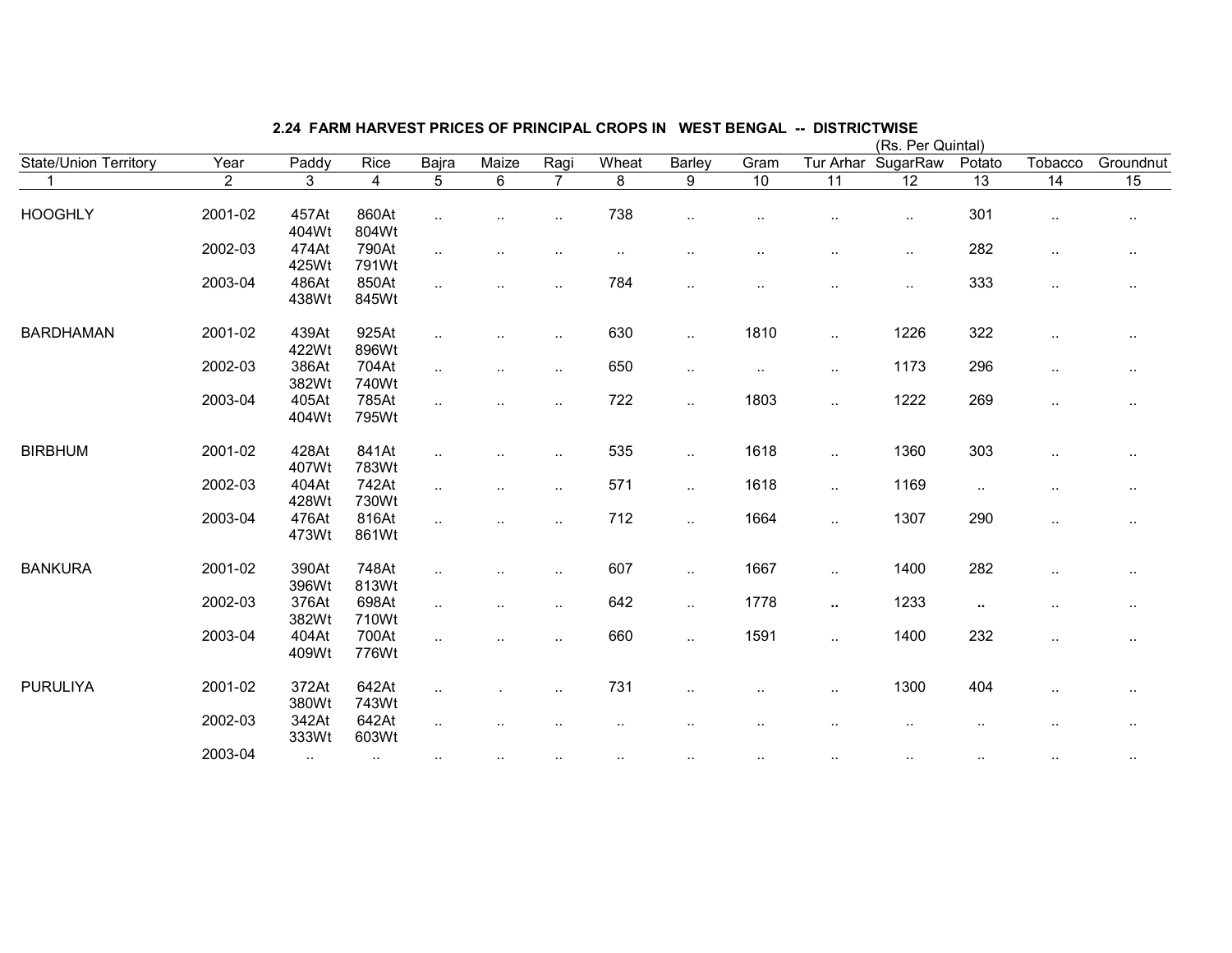| State/Union Territory                                           | Year    | Paddy          | Rice           | Bajra     | Maize         | Ragi                 | Wheat | Barley    | Gram                 | Tur Arhar     | SugarRaw      | Potato        | Tobacco       | Groundnut     |
|-----------------------------------------------------------------|---------|----------------|----------------|-----------|---------------|----------------------|-------|-----------|----------------------|---------------|---------------|---------------|---------------|---------------|
|                                                                 | 2       | 3              | 4              | 5         | 6             | $\overline{ }$       | 8     | 9         | 10                   | 11            | 12            | 13            | 14            | 15            |
| <b>WEST MIDNAPORE</b>                                           | 2001-02 | 394At<br>406Wt | 764At<br>777Wt | $\ddotsc$ | $\sim$ $\sim$ | $\ddotsc$            | 684   | $\cdot$ . | 1713                 | $\ddotsc$     | 1188          | 324           | $\sim$        | $\cdots$      |
|                                                                 | 2002-03 | 376At<br>404Wt | 702At<br>778Wt |           | $\ddotsc$     | $\ddotsc$            | 642   | $\sim$    | 1675                 | $\sim$        | 1207          | $\sim$ $\sim$ | $\sim$        | $\cdots$      |
|                                                                 | 2003-04 | 416At<br>458Wt | 751At<br>838Wt |           | $\sim$ $\sim$ | $\ddotsc$            | 687   | $\sim$    | 1779                 | $\ddotsc$     | 1074          | 335           | $\sim$ $\sim$ | $\cdot$ .     |
| <b>EAST MIDNAPORE</b>                                           | 2001-02 | 466At<br>421Wt | 828At<br>831Wt |           | $\sim$        | $\sim$               | 752   | $\cdots$  | $\ddot{\phantom{a}}$ | $\sim$        | 1426          | 363           | $\sim$        | $\sim$ $\sim$ |
|                                                                 | 2002-03 | 450At<br>443Wt | 794At<br>774Wt |           | $\sim$        | $\sim$ $\sim$        | 695   | $\sim$    | $\sim$ $\sim$        | $\sim$        | $\sim$ $\sim$ | 302           | $\sim$        | $\sim$ $\sim$ |
|                                                                 | 2003-04 | 508At<br>498Wt | 855At<br>869Wt |           | $\sim$ $\sim$ | $\sim$ $\sim$        | 800   | $\cdots$  | $\cdots$             | $\sim$ $\sim$ | $\sim$        | 373           | $\sim$ $\sim$ | $\cdots$      |
| <b>WEST BENGAL</b><br><b>(STATE WEIGHTED</b><br><b>AVERAGE)</b> | 2001-02 | 471At<br>442Wt | 872At<br>849Wt | $\cdot$ . |               | $\sim$ $\sim$        | 576   | 569       | 1550                 | $\cdot$ .     | 1246          | 327           | $\cdots$      | $\cdot$ .     |
|                                                                 | 2002-03 | 434At<br>429Wt | 797At<br>793Wt | $\ddotsc$ |               | $\sim$ $\sim$        | 619   | 624       | 1688                 | $\ddotsc$     | 1217          | 304           | $\sim$ $\sim$ | $\cdots$      |
|                                                                 | 2003-04 | 469At<br>471Wt | 853At<br>864Wt | $\cdot$ . | $\ddotsc$     | $\ddot{\phantom{a}}$ | 678   | 638       | 1737                 | $\ddotsc$     | 1249          | 322           | $\sim$ $\sim$ | $\cdots$      |

# 2.24 FARM HARVEST PRICES OF PRINCIPAL CROPS IN WEST BENGAL -- DISTRICTWISE (Rs. Per Quintal)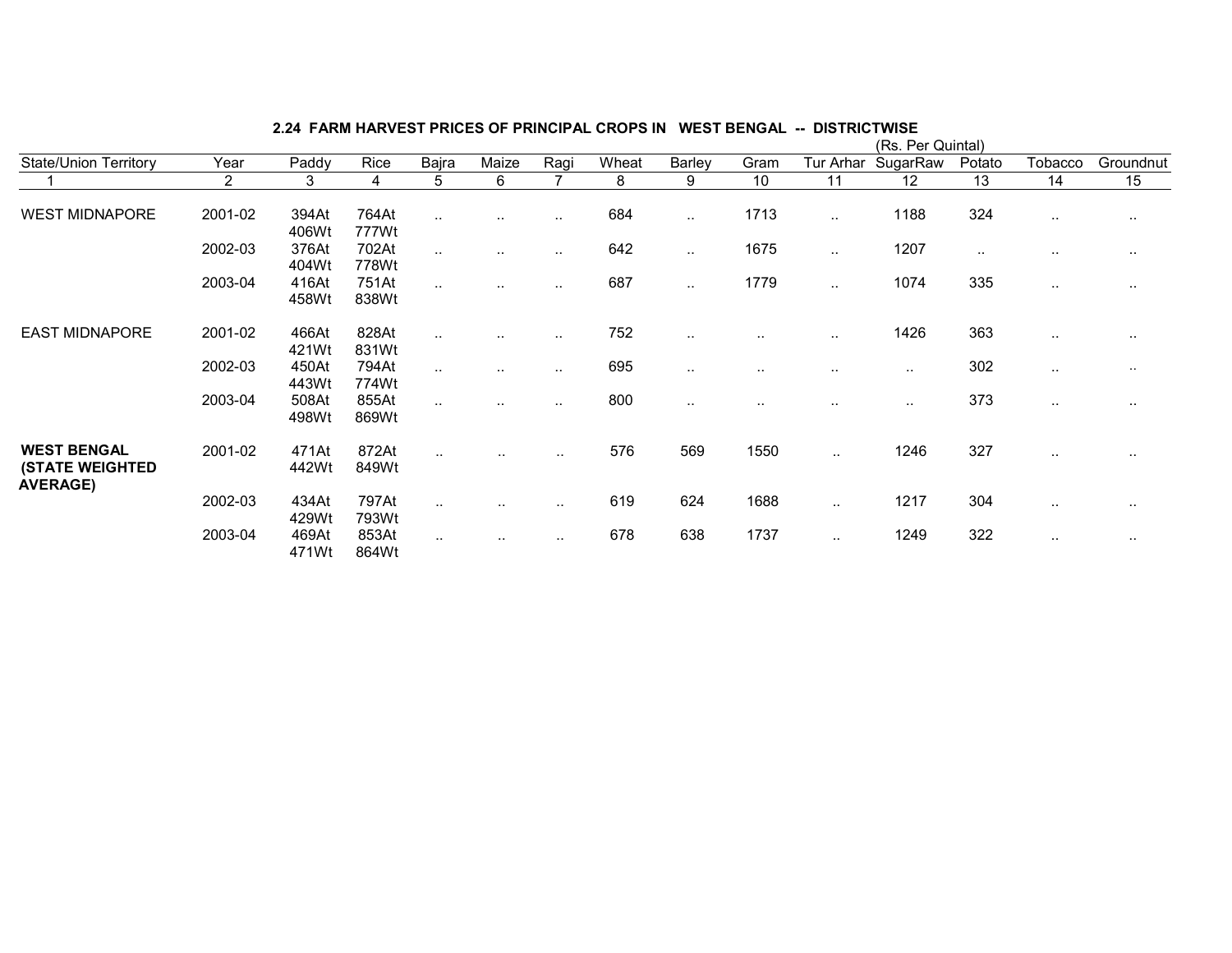# 2.24 FARM HARVEST PRICES OF PRINCIPAL CROPS IN WEST BENGAL -- DISTRICTWISE (Rs. Per Quintal)

|                              |                |                      |                      |           |                      |                      |           |           |                        |                      | (Rs. Per Quintal)    |           |           |                        |
|------------------------------|----------------|----------------------|----------------------|-----------|----------------------|----------------------|-----------|-----------|------------------------|----------------------|----------------------|-----------|-----------|------------------------|
| <b>State/Union Territory</b> | Year           | RapeSeed Sesamum     |                      | Linseed   | CasterSeed           | Toria                | Cotton    | Jute      | Sannhemp               | Pepper               | Ginger               | Chilly    | Turmeric  | Mesta                  |
|                              | $\overline{2}$ | 16                   | 17                   | 18        | 19                   | 20                   | 21        | 22        | 23                     | 24                   | 25                   | 26        | 27        | 28                     |
| <b>DARJILING</b>             | 2001-02        | $\ldots$             | $\sim$               | $\ldots$  | $\cdot$ .            | $\sim$               | $\sim$    | $\cdot$ . | $\sim$                 | $\sim$               | $\ddotsc$            | $\sim$    | $\sim$    | $\sim$                 |
|                              | 2002-03        | $\ddot{\phantom{1}}$ | $\ddot{\phantom{a}}$ | $\cdot$ . | $\cdot$ .            | $\ddot{\phantom{a}}$ | $\cdot$ . | $\cdot$ . | $\cdot$ .              | $\cdot$ .            | $\ddotsc$            | $\ddotsc$ | $\cdot$ . | $\sim$                 |
|                              | 2003-04        | $\sim$               |                      |           | ٠.                   |                      | ٠.        | $\cdot$ . |                        |                      | $\ddot{\phantom{1}}$ | $\ddotsc$ |           | $\sim$                 |
| <b>JALPAIGURI</b>            | 2001-02        | 1213                 | $\ddot{\phantom{a}}$ |           | $\cdot$ .            | $\cdot$ .            | $\cdot$ . | 870       | $\ddot{\phantom{a}}$   |                      |                      |           |           | $\sim$                 |
|                              | 2002-03        | 1481                 |                      |           |                      |                      | $\cdot$ . | 906       | $\ddot{\phantom{a}}$   |                      |                      |           |           | $\ddotsc$              |
|                              | 2003-04        | 1674                 |                      |           |                      |                      |           | 806       |                        |                      |                      |           |           |                        |
|                              |                |                      | $\sim$               |           | $\cdot$ .            | $\ddotsc$            | $\cdot$ . |           | $\cdot$ .              | $\cdot$ .            | $\ddot{\phantom{a}}$ | $\cdot$ . | ٠.        | $\sim$                 |
| <b>COOCH BEHAR</b>           | 2001-02        | 1285                 |                      |           |                      | $\cdot$ .            | $\cdot$ . | 973       | $\ddot{\phantom{a}}$   |                      |                      |           |           | $\cdots$               |
|                              | 2002-03        | 1552                 | $\ddot{\phantom{a}}$ |           | ٠.                   | $\ddotsc$            | $\ddotsc$ | 975       | $\ddot{\phantom{a}}$   |                      |                      |           |           | $\sim$                 |
|                              | 2003-04        | 1771                 |                      |           | ٠.                   | $\ddotsc$            | $\ddotsc$ | 871       | $\cdot$ .              | ٠.                   | $\ddot{\phantom{a}}$ | $\cdot$ . |           |                        |
| NORTH DINAJPUR               | 2001-02        | 1406                 |                      |           |                      |                      |           | 894       |                        |                      |                      |           |           |                        |
|                              | 2002-03        | 1678                 | $\ddotsc$            |           | ٠.                   | $\ddot{\phantom{a}}$ | $\cdot$ . | 827       | $\cdot$ .              | $\cdot$ .            |                      |           |           | $\sim$                 |
|                              |                |                      | $\ddotsc$            |           |                      | $\ddot{\phantom{0}}$ | $\ddotsc$ |           | $\ddot{\phantom{a}}$   | $\cdot$ .            | $\cdot$ .            |           |           | $\ddotsc$              |
|                              | 2003-04        | 1858                 | $\cdot$ .            |           | $\ddot{\phantom{a}}$ | $\ddot{\phantom{a}}$ | $\cdot$ . | 808       | $\cdot$ .              | $\cdot$ .            | $\cdot$ .            | $\cdot$ . |           | $\cdots$               |
| SOUTH DINAJPUR               | 2001-02        | 1260                 |                      |           | $\ddotsc$            | $\ddotsc$            | $\cdot$ . | 919       | $\cdot$ .              | $\ddotsc$            |                      |           |           | $\sim$                 |
|                              | 2002-03        | 1614                 | $\cdot$ .            |           |                      | $\ddotsc$            | $\cdot$ . | 891       | $\ddot{\phantom{a}}$   | $\ddot{\phantom{0}}$ |                      |           |           | $\cdot$ .              |
|                              | 2003-04        | 1804                 |                      |           | $\ddot{\phantom{a}}$ |                      | $\ddotsc$ | 830       | $\ddot{\phantom{a}}$   | $\cdot$ .            |                      | ٠.        |           | $\ddotsc$              |
| <b>MALDA</b>                 | 2001-02        | 1448                 |                      |           |                      |                      |           | 879       |                        |                      |                      |           |           |                        |
|                              | 2002-03        | 1536                 | $\cdot$ .            |           | $\cdot$ .            | $\ddotsc$            | $\cdot$ . | 807       | $\cdot$ .              |                      |                      | $\ddotsc$ |           | $\ddot{\phantom{a}}$ . |
|                              |                |                      | $\cdot$ .            |           |                      | $\ddot{\phantom{0}}$ | $\cdot$ . |           | ٠.                     |                      |                      |           |           | $\ddotsc$              |
|                              | 2003-04        | 1877                 | $\ddotsc$            |           | . .                  | $\ddot{\phantom{0}}$ | $\ddotsc$ | 754       | $\ddotsc$              | $\cdot$ .            |                      | $\ddotsc$ | $\cdot$ . | $\ddotsc$              |
| <b>MURSHIDABAD</b>           | 2001-02        | 1281                 |                      |           |                      | $\ddotsc$            | $\cdot$ . | 830       | $\ddot{\phantom{1}}$ . |                      |                      | $\ddotsc$ |           | $\sim$                 |
|                              | 2002-03        | 1547                 |                      |           | ٠.                   | $\ddotsc$            | $\ddotsc$ | 758       | $\ddot{\phantom{a}}$   |                      |                      |           |           | $\sim$                 |
|                              | 2003-04        | 1919                 |                      |           | ٠.                   | $\ddotsc$            | $\cdot$ . | 704       | ٠.                     |                      | $\ddot{\phantom{a}}$ |           |           | $\sim$                 |
| <b>NADIA</b>                 | 2001-02        | 1211                 | $\ddotsc$            |           |                      |                      |           | 857       | $\ddot{\phantom{a}}$   |                      |                      |           |           |                        |
|                              | 2002-03        | 1584                 |                      |           | ٠.                   | $\ddotsc$            | $\cdot$ . | 791       |                        |                      |                      |           |           | $\sim$                 |
|                              |                |                      | $\ddot{\phantom{a}}$ |           |                      | $\ddot{\phantom{a}}$ | $\ddotsc$ |           | $\ddot{\phantom{a}}$   |                      |                      |           |           | $\ddotsc$              |
|                              | 2003-04        | 1885                 |                      |           | $\cdot$ .            | $\ddotsc$            | $\cdot$ . | 725       | $\ddot{\phantom{a}}$   | $\cdot$ .            | $\cdot$ .            | $\cdot$ . |           | $\sim$                 |
| NORTH <sub>24</sub>          | 2001-02        | 1070                 | $\cdot$ .            |           | $\ddotsc$            | $\ddot{\phantom{a}}$ | ٠.        | 890       | ٠.                     |                      |                      |           |           | $\sim$                 |
| <b>PARGANAS</b>              | 2002-03        | 1459                 | $\ddot{\phantom{a}}$ |           | $\ddot{\phantom{a}}$ |                      | $\cdot$ . | 825       | $\cdot$ .              |                      | $\cdot$ .            | $\ddotsc$ |           |                        |
|                              | 2003-04        | 1695                 | $\sim$               | $\cdot$ . | $\ddotsc$            | $\sim$               | $\cdot$ . | 814       | $\cdot$ .              | $\cdot$ .            | $\cdot$ .            | $\ddotsc$ | $\cdot$ . |                        |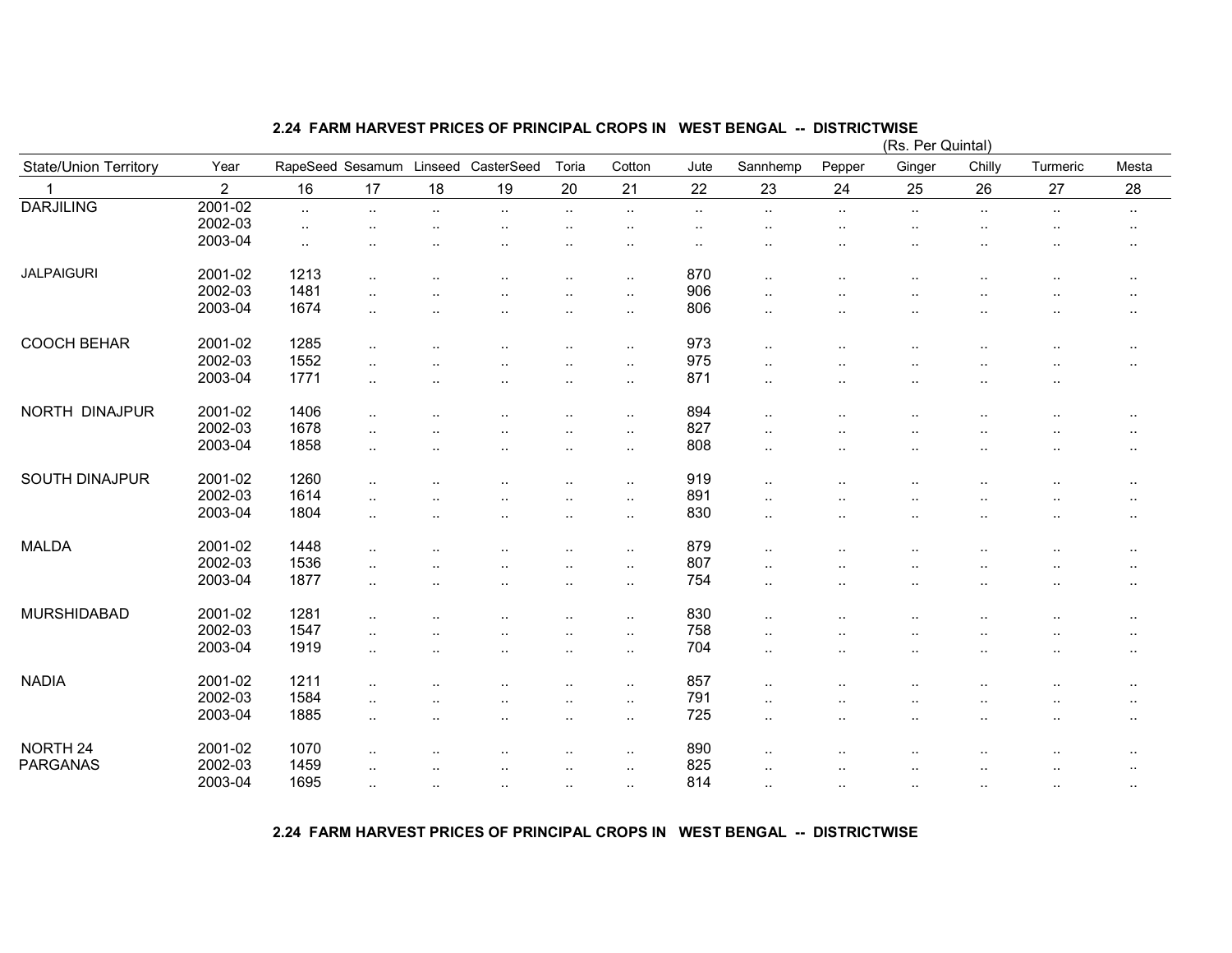|                       |                |                  |                      |           |                      |                        |                      |                      |                      |                      | (Rs. Per Quintal)    |                      |           |                      |
|-----------------------|----------------|------------------|----------------------|-----------|----------------------|------------------------|----------------------|----------------------|----------------------|----------------------|----------------------|----------------------|-----------|----------------------|
| State/Union Territory | Year           | RapeSeed Sesamum |                      | Linseed   | CasterSeed           | Toria                  | Cotton               | Jute                 | Sannhemp             | Pepper               | Ginger               | Chilly               | Turmeric  | Mesta                |
|                       | $\overline{2}$ | 16               | 17                   | 18        | 19                   | 20                     | 21                   | 22                   | 23                   | 24                   | 25                   | 26                   | 27        | 28                   |
| SOUTH 24<br>PARGANAS  | 2001-02        | 1400             | $\ddotsc$            | $\ddotsc$ | $\ddotsc$            | $\ddotsc$              | $\ddotsc$            | 1119                 | $\ddotsc$            | $\ldots$             | $\sim$               | $\ldots$             | $\sim$    | $\sim$               |
|                       | 2002-03        | $\sim$           |                      |           |                      | $\ddotsc$              | $\cdot$ .            | 1137                 | $\ddotsc$            |                      | $\cdot$ .            | $\ddot{\phantom{0}}$ |           | $\cdot$ .            |
|                       | 2003-04        | $\sim$           |                      |           |                      | $\ddotsc$              | $\cdot$ .            | 1150                 | $\ddotsc$            | $\cdot$ .            | ٠.                   |                      |           | $\sim$               |
| <b>HOWRAH</b>         | 2001-02        | 1500             | $\ldots$             |           | $\ddotsc$            | $\ddotsc$              | $\ddot{\phantom{a}}$ | 848                  | $\ddotsc$            |                      | $\ddot{\phantom{a}}$ |                      |           | $\ddotsc$            |
|                       | 2002-03        | 1466             | $\ddotsc$            |           |                      | $\ddotsc$              | $\cdot$ .            | 788                  | $\ddot{\phantom{0}}$ |                      |                      |                      |           | $\cdot$ .            |
|                       | 2003-04        | 1813             | $\cdot$ .            |           |                      |                        | $\ddot{\phantom{a}}$ | 763                  |                      |                      |                      |                      |           | $\ddotsc$            |
| <b>HOOGHLY</b>        | 2001-02        | 1061             | $\cdot$ .            |           |                      | $\ddotsc$              | $\cdot$ .            | 938                  | $\ddotsc$            |                      | $\cdot$ .            | $\cdot$ .            |           | $\cdots$             |
|                       | 2002-03        | $\ddotsc$        |                      |           |                      | $\ddotsc$              | $\ddotsc$            | 878                  |                      |                      |                      |                      |           | $\sim$               |
|                       | 2003-04        | 1498             | $\ddotsc$            |           |                      | $\ddotsc$              | $\cdot$ .            | 732                  | $\ddot{\phantom{0}}$ |                      |                      |                      |           | $\cdots$             |
| <b>BARDHAMAN</b>      | 2001-02        | 1449             | $\cdot$ .            |           |                      | $\ddotsc$              | $\ddot{\phantom{a}}$ | 878                  | $\ldots$             | $\ddot{\phantom{a}}$ |                      |                      |           | $\cdot$ .            |
|                       | 2002-03        | 1548             | $\cdot$ .            |           |                      | $\ddotsc$              | $\cdot$ .            | 935                  | $\ldots$             |                      |                      |                      |           | $\sim$               |
|                       | 2003-04        | $\sim$ $\sim$    |                      |           |                      |                        | $\cdot$ .            | 870                  | $\ddot{\phantom{0}}$ |                      | $\cdot$ .            |                      |           | $\cdot$ .            |
| <b>BIRBHUM</b>        | 2001-02        | 1279             | $\ddot{\phantom{a}}$ |           |                      | $\ddot{\phantom{0}}$   | $\ddot{\phantom{a}}$ | 825                  | $\ddot{\phantom{0}}$ |                      |                      |                      |           | $\cdot$ .            |
|                       | 2002-03        | 1579             | $\cdot$ .            |           |                      | $\ddot{\phantom{a}}$   | $\ddotsc$            | 770                  | $\ldots$             | $\ddot{\phantom{a}}$ |                      | $\ddot{\phantom{a}}$ |           | $\cdot$ .            |
|                       | 2003-04        | 1867             | $\ddotsc$            |           | ٠.                   | $\ddotsc$              | $\cdot$ .            | 761                  | $\sim$               | ٠.                   | $\cdot$ .            |                      | $\cdot$ . | $\cdot$ .            |
| <b>BANKURA</b>        | 2001-02        | 1348             | $\ddot{\phantom{a}}$ |           |                      | $\ddot{\phantom{0}}$   | $\ddot{\phantom{a}}$ | 662                  | $\ddot{\phantom{a}}$ |                      |                      |                      |           | $\sim$               |
|                       | 2002-03        | 1556             | $\cdot$ .            |           |                      | $\ddot{\phantom{1}}$ . | $\cdot$ .            | 707                  | $\ldots$             |                      | $\cdot$ .            |                      |           | $\cdot$ .            |
|                       | 2003-04        | 1817             | $\ddotsc$            |           | $\ddot{\phantom{a}}$ | $\ddotsc$              | $\cdot$ .            | 725                  | $\cdot$ .            |                      | $\cdot$ .            |                      | $\ddotsc$ | $\cdot$ .            |
| <b>PURULIYA</b>       | 2001-02        | $\ldots$         |                      |           |                      |                        |                      |                      |                      |                      |                      |                      |           | $\cdot$ .            |
|                       | 2002-03        | $\sim$           |                      |           |                      |                        |                      |                      |                      |                      |                      |                      |           | $\ddot{\phantom{a}}$ |
|                       | 2003-04        | $\sim$           |                      |           |                      | $\ddotsc$              | $\cdot$ .            | $\ddot{\phantom{a}}$ | $\cdot$ .            | $\ddot{\phantom{0}}$ | $\ddot{\phantom{0}}$ |                      |           | $\ddotsc$            |
| <b>WEST MIDNAPORE</b> | 2001-02        | 1450             |                      |           |                      | $\ddotsc$              | $\ddot{\phantom{a}}$ | 825                  |                      |                      |                      |                      |           | $\sim$               |
|                       | 2002-03        | 1461             | $\cdot$ .            |           | $\ddot{\phantom{a}}$ | $\ddotsc$              | $\cdot$ .            | 757                  |                      |                      | $\cdot$ .            | $\cdot$ .            | $\ddotsc$ |                      |
|                       | 2003-04        | 1780             | $\cdot$ .            |           | ٠.                   | $\ddotsc$              | $\cdot$ .            | 676                  | $\ddot{\phantom{0}}$ | $\cdot$ .            | $\cdot$ .            | $\cdot$ .            | $\cdot$ . | $\sim$               |
| <b>EAST MIDNAPORE</b> | 2001-02        | 1643             |                      |           |                      |                        |                      | 818                  |                      |                      |                      |                      |           |                      |
|                       | 2002-03        |                  | $\ddotsc$            |           |                      | $\ddot{\phantom{0}}$   | $\ddot{\phantom{a}}$ | 814                  | $\cdot$ .            |                      |                      |                      |           | $\sim$               |
|                       | 2003-04        | $\sim$<br>$\sim$ | $\ddotsc$            | $\ddotsc$ | $\ddotsc$            | $\ddotsc$              | $\ddotsc$            | 789                  | <br>$\ddotsc$        | $\ddotsc$            | ٠.                   | $\ddot{\phantom{a}}$ | $\ddotsc$ | $\ddotsc$            |